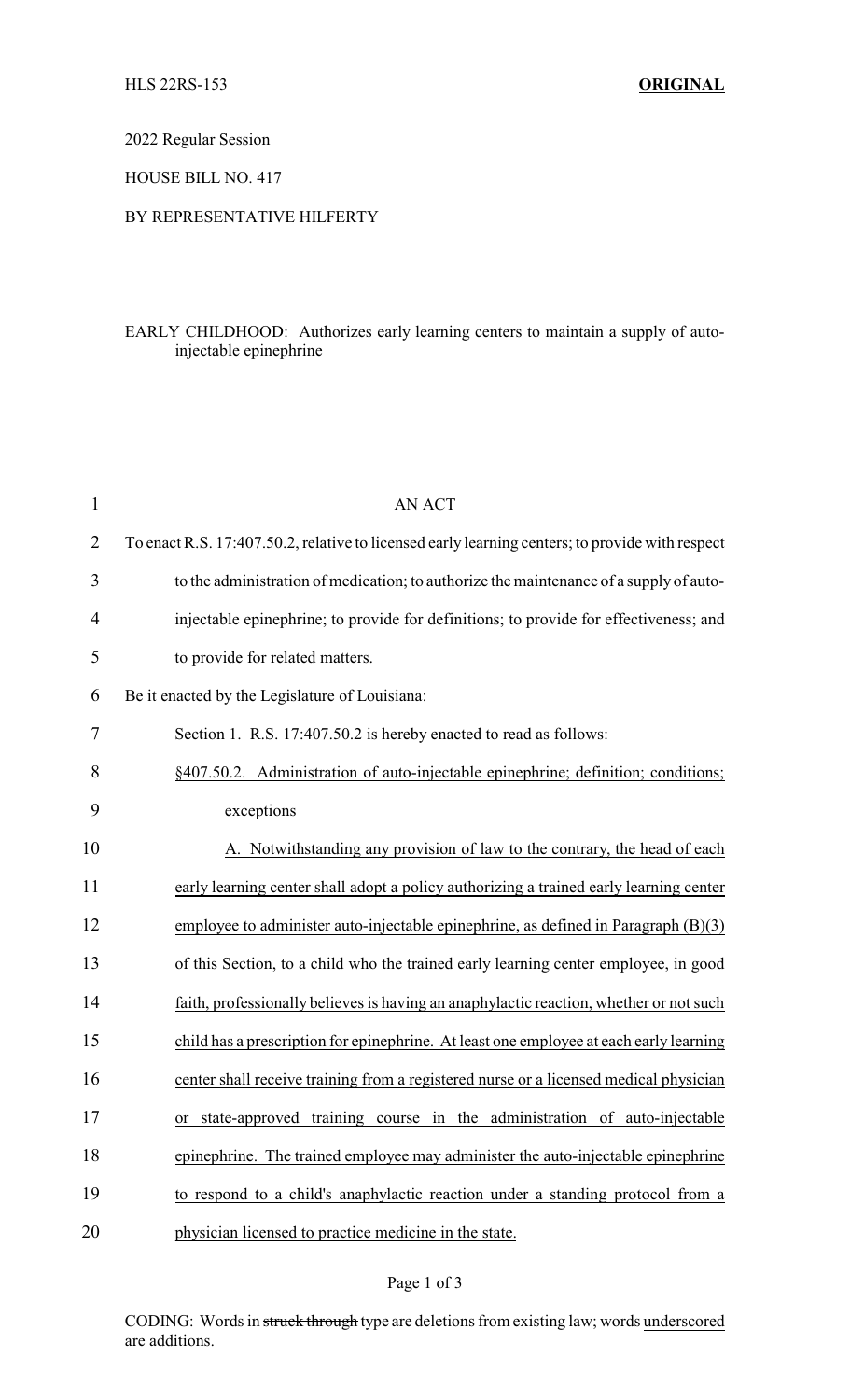| $\mathbf{1}$   | B.(1) Each early learning center may maintain a supply of auto-injectable              |
|----------------|----------------------------------------------------------------------------------------|
| $\overline{2}$ | epinephrine at the center in a secure and easily accessible location. A licensed       |
| 3              | physician may prescribe epinephrine auto-injectors in the name of the early learning   |
| 4              | center to be maintained for use when deemed necessary pursuant to the provisions       |
| 5              | of this Section.                                                                       |
| 6              | Each early learning center shall distribute the policy required by this<br>(2)         |
| 7              | Section to all parents or other legal guardians.                                       |
| 8              | (3) For the purposes of this Section, "auto-injectable epinephrine" means a            |
| 9              | medical device for the immediate self-administration or assisted-administration of     |
| 10             | epinephrine by or to a person at risk for anaphylaxis.                                 |
| 11             | C. The following are not liable for damages in a civil action for injury, death,       |
| 12             | or loss to person or property that allegedly arises from an act or omission associated |
| 13             | with epinephrine training, unless the act or omission constitutes willful or wanton    |
| 14             | misconduct:                                                                            |
| 15             | (1) A licensed early learning center.                                                  |
| 16             | An employee of a licensed early learning center.                                       |
| 17             | (3) A licensed health professional authorized to prescribe drugs who                   |
| 18             | personally furnishes or prescribes epinephrine auto-injectors to or consults with an   |
| 19             | early learning center.                                                                 |
| 20             | (4) A state-recognized anaphylaxis training organization and its personnel.            |
|                |                                                                                        |

## DIGEST

The digest printed below was prepared by House Legislative Services. It constitutes no part of the legislative instrument. The keyword, one-liner, abstract, and digest do not constitute part of the law or proof or indicia of legislative intent. [R.S. 1:13(B) and 24:177(E)]

```
HB 417 Original 2022 Regular Session Hilferty
```
**Abstract:** Authorizes early learning centers to maintain a supply of auto-injectable epinephrine for emergency use.

Proposed law requires early learning centers to adopt a policy authorizing the emergency administration of auto-injectable epinephrine.

Proposed law requires early learning centers to provide all parents with a copy of this policy.